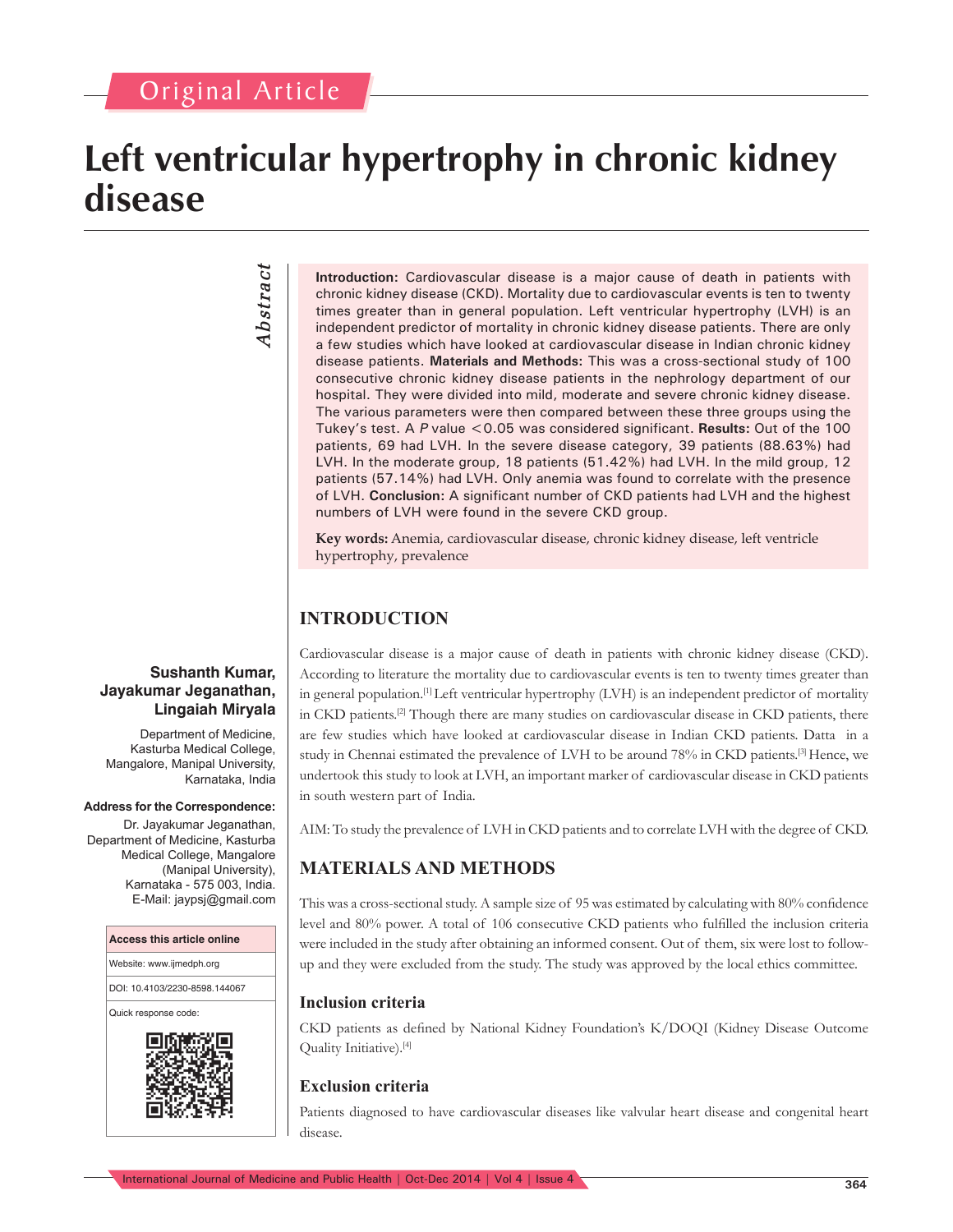All subjects underwent a detailed history and physical examination. The following investigations were done for all the patients. Complete hemogram, serum creatinine, urine routine, ultrasound of the abdomen, serum sodium, potassium, calcium, phosphorus, electrocardiogram and echocardiography. CKD was classified as mild [glomerular filtration rate (GFR)  $>60$  ml/min per 1.73 m<sup>2</sup>], moderate (GFR:  $30-60$  ml/min per 1.73 m<sup>2</sup>) and severe (GFR  $\leq 30$ ml/min per 1.73 m<sup>2</sup>).<sup>[4]</sup> The GFR was calculated using the method that was given by Modification of Diet in the Renal Disease study group.[5] Echocardiography: Measurements were performed using two-dimensional guided M-mode as recommended by American society of echocardiography.<sup>[6]</sup> Left ventricular mass was calculated using the Devereux- modified method.<sup>[7]</sup> Left ventricular mass index (LVMI) was calculated by dividing the left ventricular mass by body surface area. LVH was defined when LVMI exceeded 134 g/m<sup>2</sup> and 110 g/m2 for men and women, respectively.[8]

*Statistics*: The CKD patients were divided into mild, moderate and severe categories. The various factors were then compared between these three groups using Tukey's test, which is the test used for intergroup comparisons. A *P* value of <0.05 was taken as significant.

## **RESULTS**

There were 33 female and 67 male patients. All the patients in the study belonged to the age group of 41-80 years. Most of the patients i.e., 41 patients belonged to the age group of 61-70 years. As shown in Table 1, maximum number of patients belonged to the severe CKD group. Out of the total 100 patients, 69 patients had LVH. In the severe CKD group, 39 patients (88.63%) had LVH. In the moderate CKD group, 18 patients (51.42%) had LVH. In the mild CKD group, 12 patients (57.14%) had LVH. Table 2 shows the comparison of various parameters between the mild, moderate and severe CKD patients. Statistically significant differences were observed only for hemoglobin and serum creatinine values. Hemoglobin was significantly lower in the severe CKD group when compared to the moderate and mild categories. Serum creatinine was significantly higher in the severe CKD group when compared to the moderate and mild CKD groups. There was no statistically significant difference seen in the age, blood pressure and serum calcium between the three categories of CKD patients.

## **DISCUSSION**

There are many risk factors for LVH in CKD patients. Anemia, hypertension, extra-cellular fluid expansion, arterio-venous fistulas and abnormalities of calcium phosphate homeostasis are some of the common mechanisms described.[9] Zocalli *et al.* had shown a 50% mortality risk and more than 85% cardiovascular event risk at 3 years in the patients who had significant increase in left ventricular mass while undergoing dialysis.<sup>[10]</sup> In our study, we found LVH to increase with the severity of CKD. In the severe CKD group, 88.63% had LVH. Similar observations were noted by Paoletti *et al.*, who found

# **Table 1: Severity of chronic kidney disease and left ventricular hypertrophy**

| Severity of CKD* | Left Ventricular Hypertrophy |              |  |  |
|------------------|------------------------------|--------------|--|--|
|                  | Present (No.)                | Absent (No.) |  |  |
| Mild             | 12                           | 9            |  |  |
| Moderate         | 18                           | 17           |  |  |
| Severe           | 39                           | 5            |  |  |
| Total            | 69                           | 31           |  |  |

\*CKD: Chronic kidney disease

#### **Table 2: Comparison of various parameters between the three categories of chronic kidney disease**

| <b>Characteristics</b>      | <b>Chronic Kidney Disease</b> |                         |                | P Value                         |
|-----------------------------|-------------------------------|-------------------------|----------------|---------------------------------|
|                             |                               | Severe (a) Moderate (b) | Mild $(c)$     |                                 |
| Creatinine                  | $10.1 \pm 3.9$                | $4.2 \pm 0.7$           | $2.3 \pm 0.3$  | a vs b<0.001                    |
| (mg/dl)                     |                               |                         |                | a vs c<0.001<br>b vs c<0.05     |
| Age (years)                 | $59.2 \pm 10.1$               | $60.1 \pm 7.7$          | $63+7.5$       | a vs b < 0.05                   |
|                             |                               |                         |                | a vs c<0.05<br>b vs c<0.05      |
| Hemoglobin                  | $11.5 \pm 0.1$                | $13.1 \pm 0.2$          | $13.8 \pm 0.3$ | a vs b<0.001                    |
| $(gm\%)$                    |                               |                         |                | a vs c<0.001<br>b vs $c < 0.05$ |
| Systolic blood<br>pressure  | 134±17.55                     | $133.4 \pm 16.5$        | 131.6±15.9     | a vs b<0.05                     |
|                             |                               |                         |                | a vs c<0.05<br>b vs c<0.05      |
| Diastolic blood<br>pressure | $86.4{\pm}7.8$                | $88 + 6.8$              | $85.6{\pm}7.9$ | a vs $b < 0.05$                 |
|                             |                               |                         |                | a vs c<0.05                     |
|                             |                               |                         |                | b vs $c<0.05$                   |
| Serum calcium               | $8.4 \pm 0.9$                 | $8.8 \pm 0.8$           | $8.9 + 1.2$    | a vs b<0.05                     |
| (mg/dl)                     |                               |                         |                | a vs c<0.05                     |
|                             |                               |                         |                | b vs c<0.05                     |

a steady increase in the LVH as the renal dysfunction progressed during the predialysis stage of CKD. In their study they found that 70% to 80% of the severe CKD patients had LVH before the initiation of dialysis.<sup>[11]</sup> In our study, statistically significant difference was seen only with the hemoglobin values which were found to decrease as the severity of CKD progressed. However, the blood pressure and the serum calcium values of the various degrees of CKD did not vary significantly. But a study done in Chennai found that the severity of anemia and hyperparathyroidism correlated well with the severity of LVH.[12] Londen *et al.* who followed up a cohort of patients on hemodialysis for 5 years found that a 10% decrease in left ventricular mass resulted in 28% decrease in mortality risk from cardiovascular causes.<sup>[13]</sup> Hence, early identification and treatment aimed at regressing the LVH can result in better outcomes in CKD patients. This is important as LVH by itself is known to predispose to ischemic heart disease, arrhythmias and congestive cardiac failure.<sup>[14]</sup>

#### **Limitation**

In order to see the exact relation between factors such as blood pressure, anemia, age, calcium and LVH in CKD patients, a study with a larger sample size would be needed.